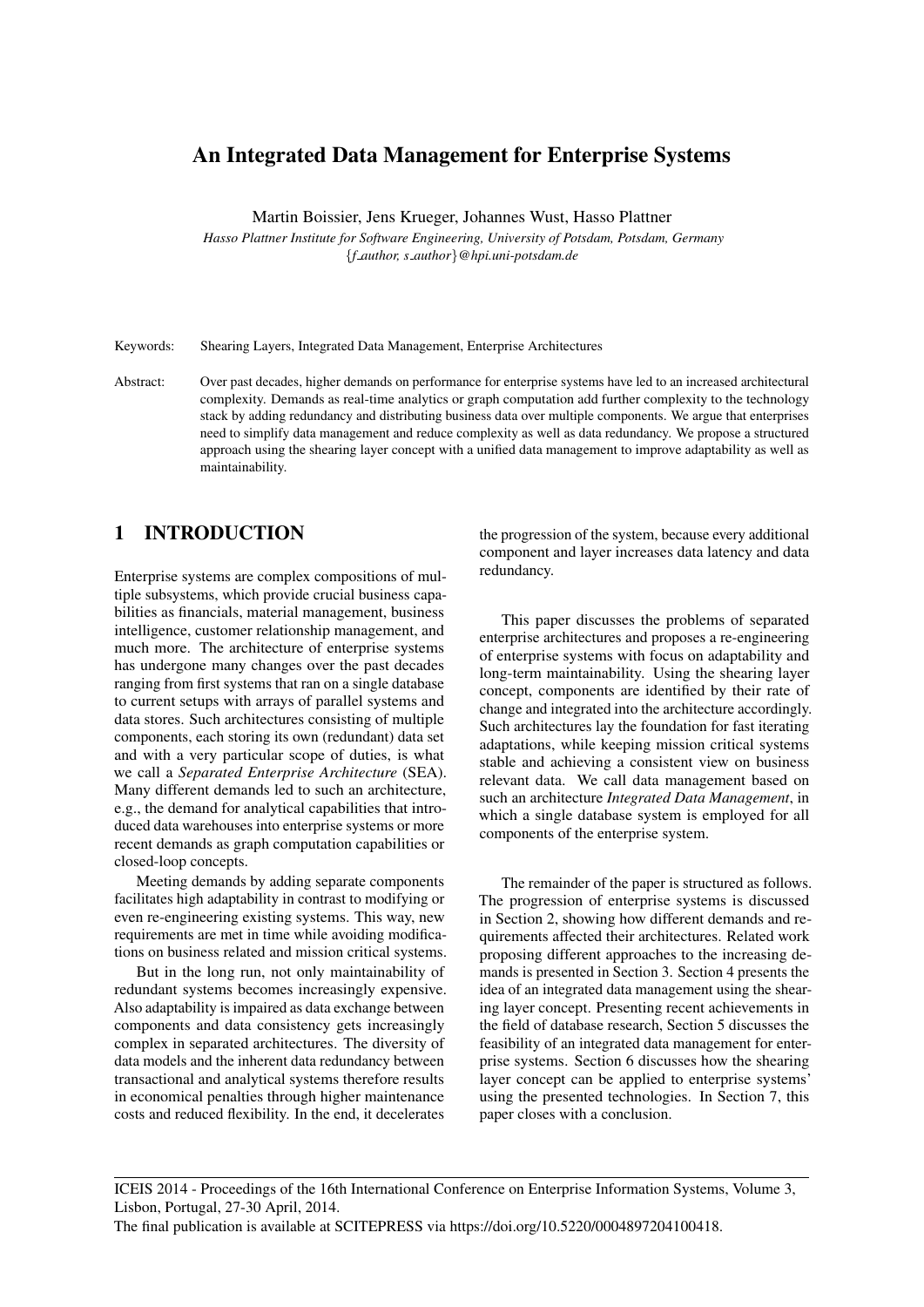# 2 CURRENT ENTERPRISE ARCHITECTURES

The design of enterprise systems changed steadily over the last decades. First enterprise systems deployed a single database to run all business applications, cover business processes, and persist data. With the increasing demand for long running queries in analytical tasks, enterprise systems have been separated. To handle different workloads the applications were separated into transactional and analytical systems. Hereby the transactional system is run using write-optimized databases (usually traditional RDBMS), while data required for analytical queries has been transferred to additional systems, e.g., Enterprise Data Warehouses (EDW). The increasing demand for fast analytical reports and the ability to process long-running analytical queries have made EDWs an indispensable component in business environments and also have vastly effected their design. The first generation of enterprise data warehouses were implemented using traditional row-oriented RDBMSs with aggregated data to process analytical queries, simply to offload work from the transactional system. Later EDWs persist data using adapted data schemes and storage engines optimized for analytical workloads (e.g. star schemes and column-oriented databases).

The data transfer between transactional and analytical systems is done via ETL-processes (Extract, Transform and Load). The ETL-process usually processes only a predefined subset of the transactional data since many attributes of business entities are not relevant for analytical workloads. This subset of data is then batch-copied, filtered, and aggregated to optimize the data for analytical queries. Consequently the data timeliness in an EDW is dependent on the characteristics of the ETL-process, especially the intervals in which the process is run

Besides transactional and analytical systems, additional intermediate systems have been integrated. Increasing demands for new sources of information (e.g., caused by new components as online shops) and reporting on transactional data (e.g., best selling product of the last three days) introduced Operational Data Stores (ODS) (Inmon, 1999) as an intermediate system between the transactional system and the EDW. Operational Data Stores integrate different sources using data cleansing, ETL, and integrity checking. Furthermore, they provide the capability to run rather simple analytics on transactional data in right- or even real-time, usually on much smaller data volumes as in EDWs. With the competence of data integration and short-term analytics, operational data stores became a central component in business environments.

We refer to such architectures as *Separated Enterprise Architectures* due to the separation of data and business logic among different components (i.e. transactional systems, operational data stores, data warehouses, et cetera).

### 2.1 Advantages of Separated Enterprise **Architectures**

The need for the component based design of today's separated architectures arose due to insufficient performance for analytical workloads and timely data integration. De-normalized data structures, pre-computed aggregations, and narrowed tables are the foundation for analytical systems, which were able to process complex analytical queries with sufficient performance in contrast to transactional systems.

Another concern has been the integration of heterogeneous data sources. Besides the traditional transformation of transactional sources into analyticsoptimized data, new data sources as point of sales data, online stores, or external vendor data needed to be integrated. With analytical components running at full load, a timely integration of data from several different sources has negative effects on query performance.

The most important advantage of a separated architecture is the comparatively easy addition of functionality without the need to modify mission critical systems.

## 2.2 Drawbacks of Separated Enterprise Architectures

Over the years the difference between transactional and analytical systems has steadily grown. With their analytics-optimized data characteristics EDWs are not capable of processing the majority of operational tasks. The reason is the irrelevance of certain transactional data for analytical tasks, which are required for operational tasks but neglected during ETL-processes. While this optimization improves analytical performance significantly, it hinders the data flow between components due to different data models in different granularities.

The demand for high-performance analytics on transactional data – a matter ODSs were initially designed for – is one of the main challenges of enterprise systems and a reason for the increasing complexity. One example is credit card fraud detection that relies on large data sets to accurately recognize fraudulent patterns. Such approaches require fast access to vast amounts of data while, in parallel, requiring access to the most recent transactional data to recognize fraud as early as possible. These requirements effect the usage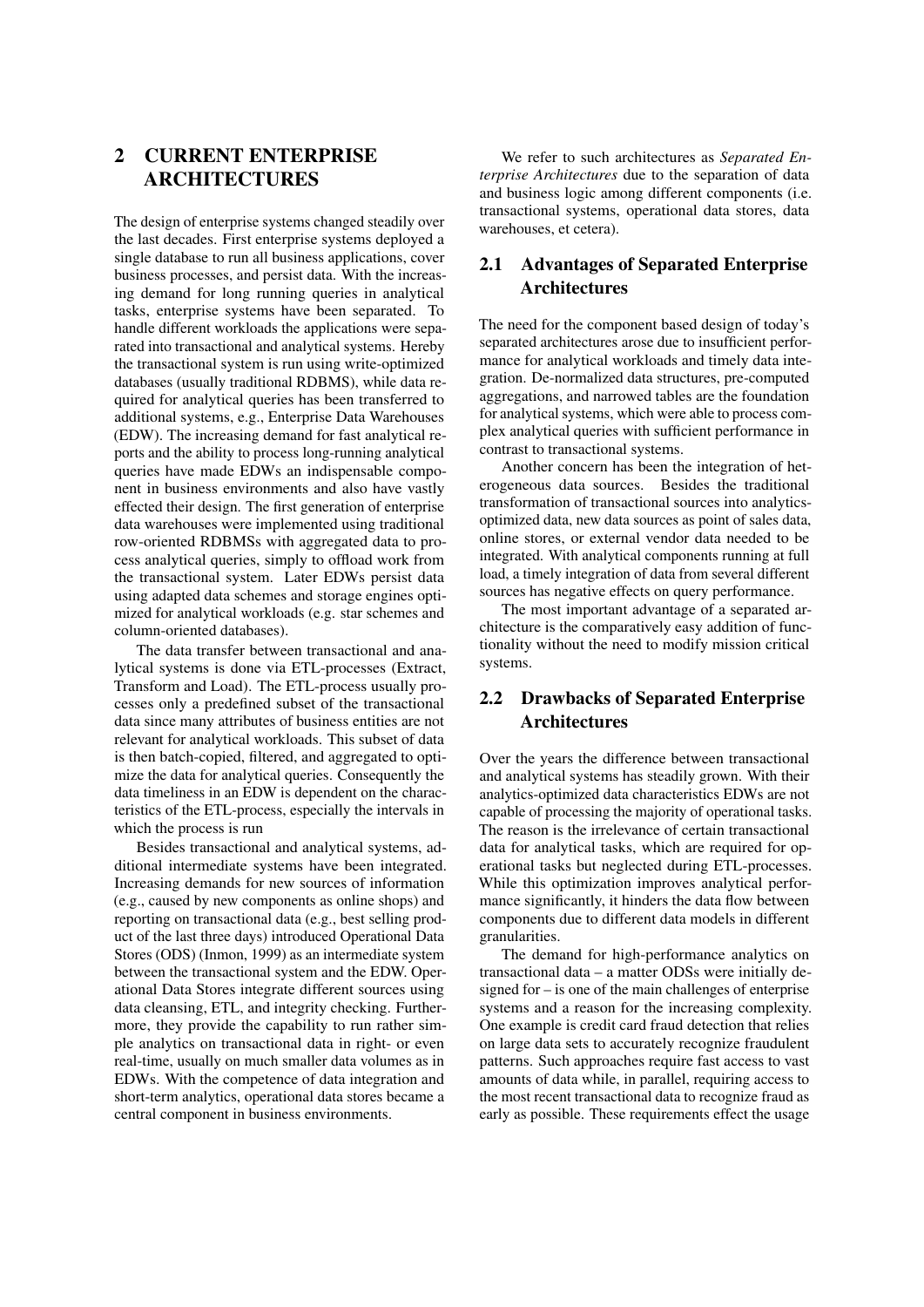of ODS since narrow time constraints are prohibiting any delay caused by intermediate systems. Talking about Business Activity Monitory (BAM, see Section 3) Golfarelli et al. wrote:

[... ] a tool capable of right-time [...] data streams. In practice, in most cases this requires to abandon the ODS approach typically pursued in DW systems and to adopt on-the-fly techniques, which raises serious problems in terms of data quality and integration.

(Golfarelli et al., 2004)

Closed-Loop Concepts A development that makes operational data stores dispensable is the prevalence of closed-loop concepts. With the horizontal as well as vertical connection of business components in modern systems, central messaging and data integration components present a potential bottleneck for data timeliness. Hence ODS are counterproductive for loose coupled and flexible architectures which are leveraging closed-loop approaches.

Furthermore, the evolution of separating business components with separated data and responsibilities contradicts the rather modern concept of close-loop functions, which cyclically integrate data between different data sources (Mangisengi and Huynh, 2008) (e.g., to enrich transactional systems with analytical insights from business intelligence systems).

Data Redundancy Another challenge is data redundancy and complexity added by evading the drawbacks of transactional systems. One reason is that traditional relational database management systems (RDMBSs) have significant shortcomings concerning the ability to process analytical tasks. Complex tasks as dunning or available-to-promise (ATP) checks require fine-grained data (i.e., transactional data) and perform long-running OLAP-style queries (Krueger et al., 2010b). To provide sufficient performance for such long-running queries in transactional systems additional data structures as materialized views or indices are used to compensate for the shortcomings of writeoptimized databases used in transactional systems. But those data structures introduce new challenges to the system. Materialized aggregates lead to a higher synchronization effort as multiple write operations are performed for each modification of a business entity, similar to the drawbacks of indices.

Looking at the evolution of separated architectures a problem of adding functionality by adding components becomes apparent. Additional components provide advantages in respect to timeliness of data and performance only as long as the added systems – including the additional network latency – perform better

than the originating source system. In the long run, the source systems will converge to the performance of the added components due to technological progress while automatically having advantages in respect to data timeliness. At this point the costs for any additional layer and its inherent latency being introduced further slows down the system. This has been the case for operational data stores as well as increasingly for data warehouses, where ETL-process run times are often no longer acceptable when analytical data is required in (near) real-time.

### 3 RELATED WORK

Several publications discussed the drawbacks of current enterprise architectures, each proposing different approaches to provide closed-loop functions and timely analytics.

Golfarelli et al. presented an approach to business intelligence (BI) called *Business Performance Management* (BPM) (Golfarelli et al., 2004). BPM is a framework including standardized components as data warehouses as well as reactive components. Such reactive components monitor time-critical business processes so that operational decision support can be steadily tuned and improved according to the company strategy. Thus, it can be seen as a combination of Business Activity Monitoring (BAM) (Dresner, 2003) with a full closed-loop approach. The architecture proposed by Golfarelli et al. is depicted in Figure 1. Especially the BAM component reveals the high complexity of real-time data flows in interleaved separated systems where vertical as well as horizontal data sources are integrated. Components as the user interface have to handle two additional data streams to enrich the data warehouse data with additional information.

Seufert et al. suggest an architecture with a central *Sense & Response (S&R) system* (Seufert and Schiefer, 2005). This S&R system communicates with the internal and external business components and improves business intelligence by linking business processes with BI/DSS (Decision Support Systems) and reducing latencies. The approach of Seufert et al. shows several problems concerning the complexity of SEAs. Besides the fact that the EAI (Enterprise Application Integration) component is not well integrated and lacks standardization for the analytical sources that are streaming data back to operational systems, the approach uses an operational data store for "local closed-loops". By using two different closed-loop approaches, the proposal of Seufert et al. introduces additional complexity and redundancy to the architecture. Furthermore, they propose the use of an operational data store that is con-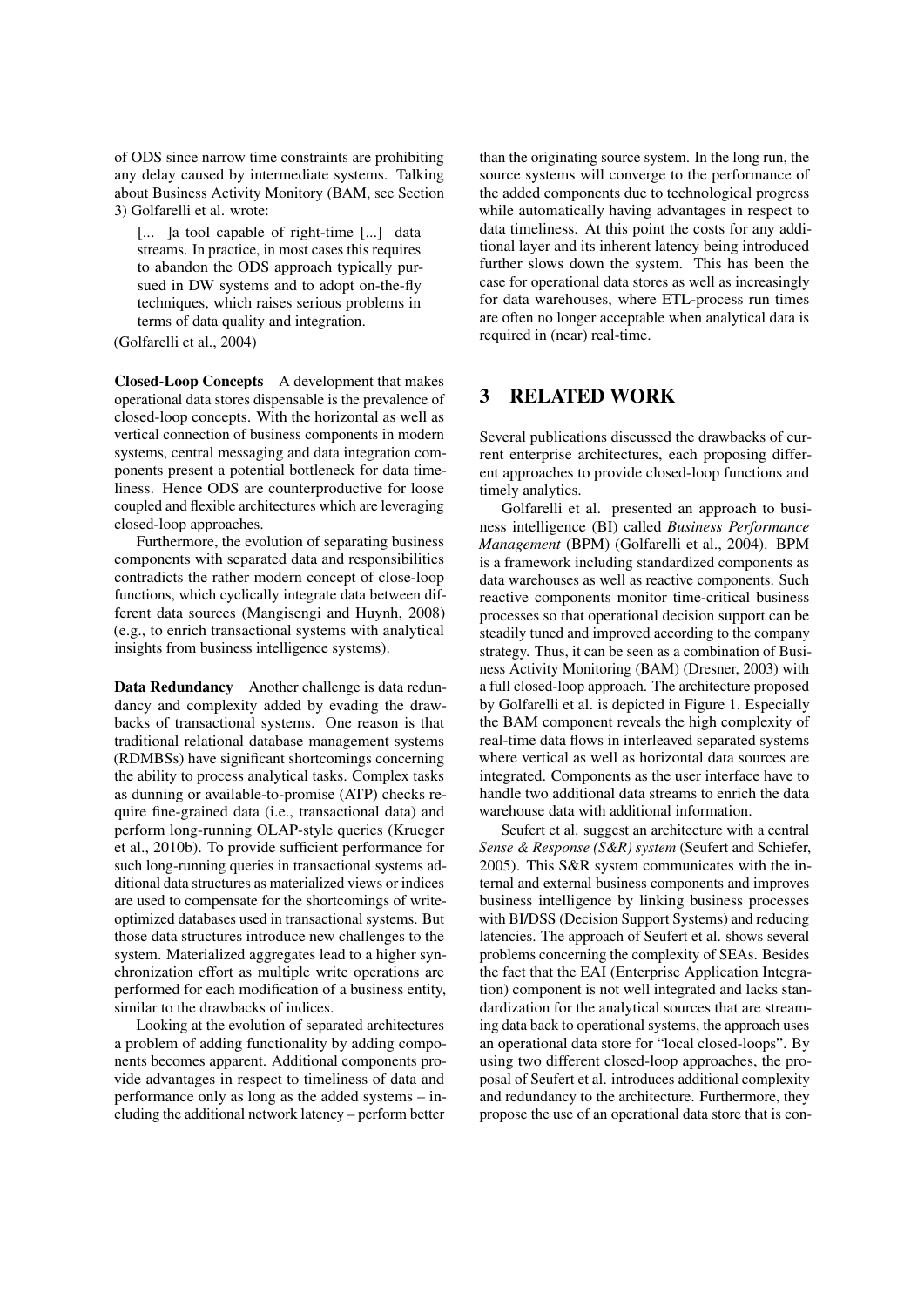

Figure 1: Architecture for Business Performance Management. Adapted with permission from (Golfarelli et al., 2004).

sidered inept in modern real-time systems (see Section 2.2).

Such complex systems have inherently sophisticated communication designs. Another issue is the absence of common communication channels, while a highly interleaved and sophisticated linkage between components is common. This results in an architecture in which communication channels potentially differ between each component.

To sum up, it can be said that both discussed approaches use additional components to evade the drawbacks of currently deployed technologies; adding redundancy and complexity to the architectures.

# 4 AN INTEGRATED ENTERPRISE DATA MANAGEMENT

The technological conditions for database designs changed starkly, both software and hardware wise. Looking at the technical improvements in the field of databases – e.g. in-memory computing or highly scalable NoSQL databases – the question arises why business environments are to a large extend untouched by the latest achievements in hardware and software. The separation of business concerns into transactional and analytical tasks, using write- and read-optimized databases respectively, is decades old and has never changed significantly.

Using an integrated data management approach only one database is deployed which we assume to have the following capabilities:

• A single database is deployed to store the entire data of the enterprise.

- The database is able to handle transactional as well as analytical workloads.
- Queries are processed directly on transactional data without any pre-aggregated views or cubes, allowing to answer analytical questions with sufficient performance.

Such a system does not persist any redundant data and provides unified data models that cover the complete enterprise system. Such unified data models for all business entities covering all internal components have the advantage of a notably simplified integration of peripheral components. This advantage is of particular interest as an efficient data integration is one of the major bottlenecks in current systems in which ETL-processes hinder analytical operations on current data.

Eliminating redundancy provides additional advantages. Implementing functionality on an integrated data management system means accessing a single database using a single global set of data models. The data used across components is inherently modeled consistently and can be directly joined. This finally enables the goal of having a "single source of truth" (Watson and Wixom, 2007). Furthermore, less data redundancy means less application complexity to keep different data sources consistent. Amongst others, this results in lower costs for maintaining, upgrading, updating and a faster return of investment when implementing new processes and functions (Plattner, 2009).

#### 4.1 Adaptable Enterprise Architectures

However, combining all systems into an integrated data management architecture is not sufficient. Upcoming demands are still easier to meet by adding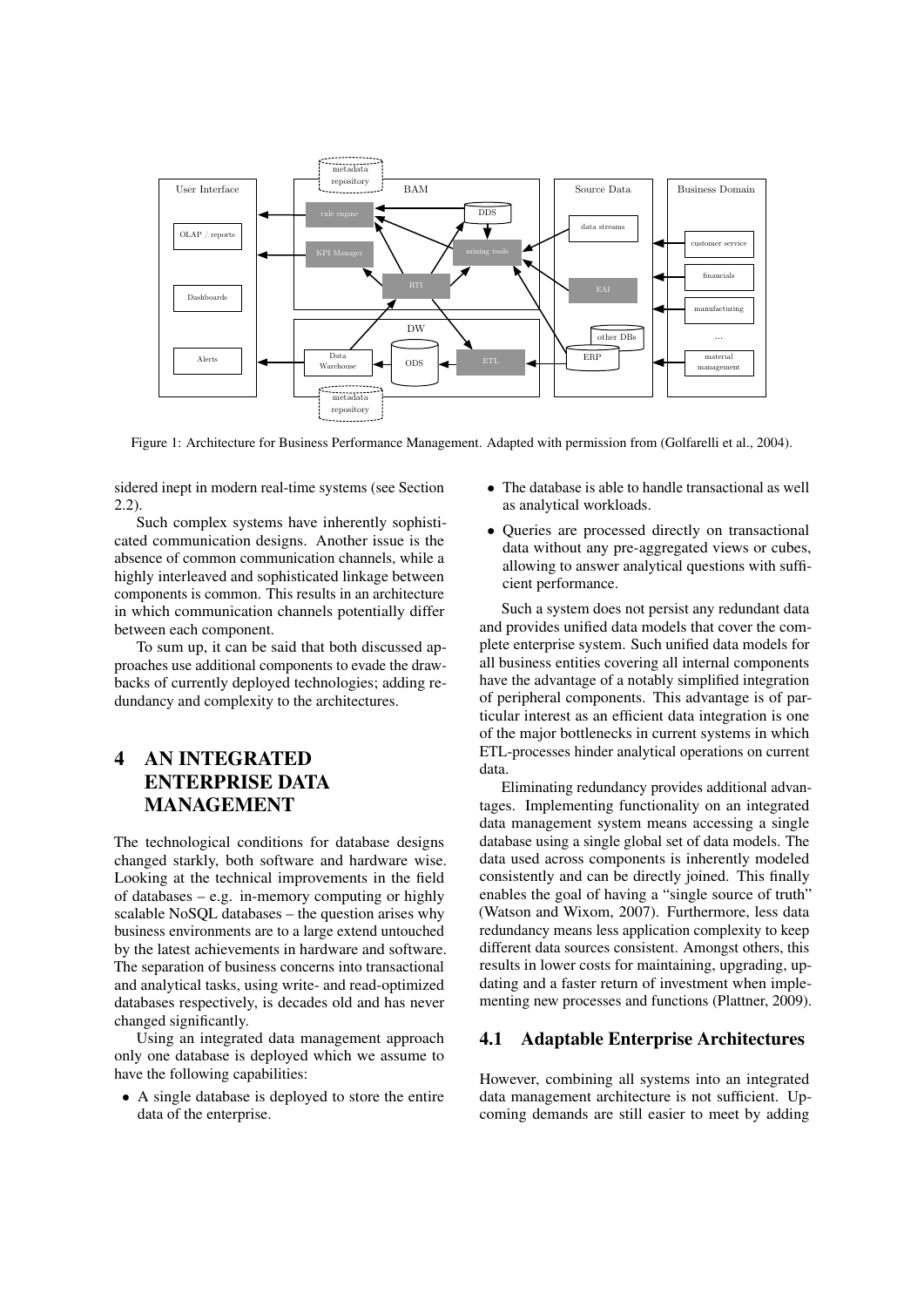components – with copied data – instead of modifying the underlying system. Here, a structured approach is required that incorporates the need of frequent progression and adaption. With fast growing companies of the new economy and quickly changing markets enterprises are required to be adaptable and able to react to emerging trends or critical situations quickly. The past decade has shown that emerging startups can disrupt the businesses of multi-billion dollar companies, forcing those companies to quickly adjust to thwart customer loss. To handle these fast changing surroundings and markets an enterprise has be to adaptable in respect to its business processes and its technical environment.

For many companies the development focus is on sustaining mission critical systems ("never touch a running system") and implementing new functionality by adding new components. Truex et. al in contrast argue that the main focus should not be on organizational stability and low maintenance, but rather on "continuous analysis, negotiated requirements, and a large portfolio of continuous maintenance activities" (Truex et al., 1999). Here the system is expected to be constantly evolving and improving and never reaches a final state of functional completeness. This is a contradiction to the complexity and redundancy seen in separated architectures as enterprises show very different rates of changes. While the transactional system with its business related importance changes rather slowly, data warehouses evolved from batch-updated systems to increasingly integrated systems that are updated in real-time, sometimes even being part of the transactional system itself. Here an approach is required that takes these different levels of adaption into account to create an architecture that is prepared for upcoming changes.

A concept which describes the structure of evolving objects in respect to the different functions each component has is the shearing layer concept (Brand, 1994). The shearing layer concept originally described six different layers of a building, which evolve in different timescales. The fundamental layer, which is the site of the building, may not change for several generations. The next level – the building structure – may change at rates between 30 and 300 years. The last and most frequently changing layer is called stuff that are parts such as furniture, which move or are exchanged daily to monthly.

The concept has been adopted in many areas, e.g., computer science (Simmonds and Ing, 2000) or human computer interaction (Papantoniou et al., 2003). Simmonds and Ing discuss the shearing layer concept in respect to information systems. They propose *agent* and *conversation* constructs as means to discuss the



Figure 2: Exemplary architecture adapting pace-layered application strategy.

functional design of systems that employ the shearing layer concept.

A concept similar to the shearing layer concept was proposed by Gartner, called the Pace-Layered Application Strategy. This strategy differentiates three different layers (Gartner, 2012): 1.) *Systems of Record* - slowly changing layer that is highly standardized due to regulatory requirements and is usually mission critical, e.g. storing transactional data; 2.) *Systems of Differentiation* - for example business functionality that is customized to the enterprise but does not change steadily; and 3.) *Systems of Innovation* - new applications and recent technologies that are e.g. used to access new markets or requirements.

We use the idea of the shearing layer concept to formulate a structured approach to identify different rates of change of the system's components and how these can be orchestrated to allow a high adaptability while providing a consistent and reliable (slowly changing) foundation.

An exemplary architecture using Gartner's pacelayered notion is depicted in Figure 2. Here data and functionality are placed in the corresponding layers based on their rate of change and their relevance for the business. The base layer is the database storing transactional data that is highly relevant for all business related functions and can be seen as the slowly adapting foundation for the whole system. The base layer forms the core of the integrated data management.

On top of that, core business functionality that creates and processes transactional data is placed. This layer is adapting faster than the actual data store. Furthermore, fast changing or new components are placed in this layer such as engines for graph computation or data mining. Also additional data stores that do not store business relevant data (e.g. caching servers for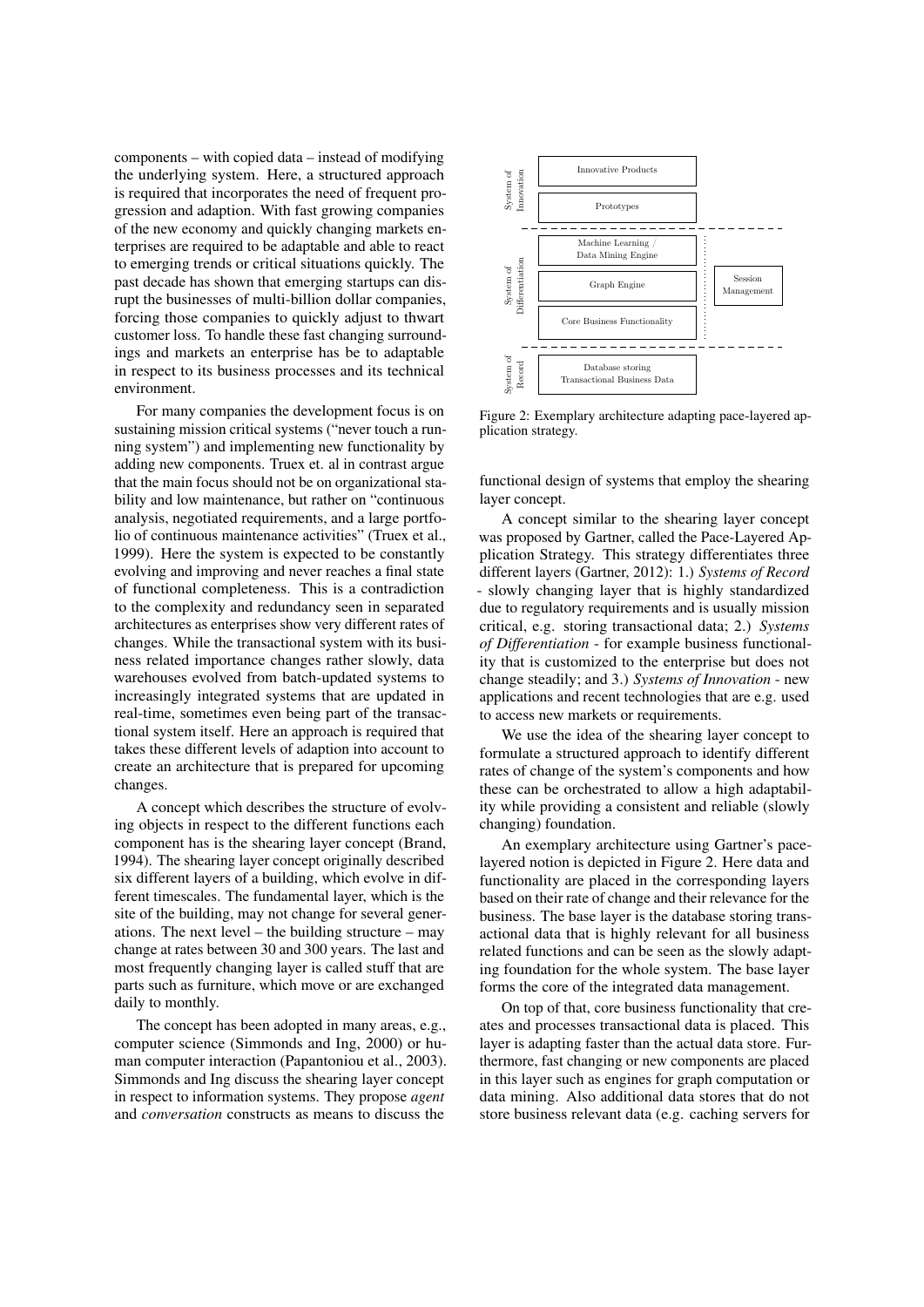websites or volatile data stores for session management).

Functionality that is still in the testing phase, demos, or prototypes are placed in the system of innovation layer.

#### 4.2 Feasible Applications

Besides reduced complexity and data redundancy, an integrated data management also enables new applications. The following paragraphs discuss approaches that are not possible – or only with high efforts – in separated systems.

Forecasting The growing forecasting capabilities of enterprise systems are an important improvement of current and upcoming enterprise systems. Forecasting is dominated by long running analytic-style workloads. It is mostly processed on data warehouses or analytical systems, therefore calculations are limited to the data available at execution time. Outliers and abnormalities in the data can be an important factor for forecasts to be as precise as possible. This requirement is not fulfilled by traditional analytical systems, whose data is limited to crucial subsets needed for analytical reports and which is aggregated by pre-defined data integration methods. Thus forecasting is often limited to long time views, because critical short time forecasts are not possible due to the lack of transactional (near) real-time data.

Techniques as data mining to find new (or not yet known nor precisely modeled) facts can be used in combination with forecasts. The main benefit here is that all these services are not any longer bound to their own data sets, but can easily interact with each other since they are all running on the same data sets.

An example for such an application is the available to promise (ATP) check as presented in (Tinnefeld et al., 2011). Here, the ATP check is not only run when an order arrives or resources have to be reassigned, but also to check whether reassignments might cause problems at a later point in time (e.g., the production of too many items depends on the reliability of a single contractor).

Event-Driven Process Optimization Besides proactive tasks as forecasting, event-driven systems can also be enhanced by improved reactive components especially with the possibility of analytical queries on transactional data. As Seufert et al. wrote "Collecting and reconciling all operational data related to business processes, enables the measurement of process performance and helps to identify opportunities for process improvement" (Seufert and Schiefer, 2005). This advantage becomes subsequently possible because analytical insights, which are usually obtained from warehouses via complex OLAP-queries, are available directly in the source system. It can be propagated immediately to any component in the system.

#### 5 MODERN DATABASE SYSTEMS

The field of database management systems has been widely disrupted in recent years. While traditional RDBMS vendors have dominated the database market for decades, in-memory databases for analytical applications as well as highly scalable NoSQL databases show the potential of recent database technologies.

Besides database software, several hardware achievements have greatly effected the design of current database technologies. On the one hand, increasing main memory capacities allow in-memory database to keep the whole database in memory. In many cases, in-memory databases show significantly improved performance over their disk-based counterparts. On the other hand, current server systems achieve high parallelism using multi-core CPUs or many-node setups, providing both means to scale up as well as to scale out.

These hardware improvements did not only influence the development of new database designs, but also allowed improvements of existing read-optimized databases. While databases for transactional workloads stagnate providing acceptable performance for analytical workloads, analytical databases are increasingly able to handle transactional workloads (MacNicol and French, 2004; Krueger et al., 2010a).

### 5.1 A "One size fits all" Database

The question whether a single database can be capable of handling both transactional and analytical workloads has been discussed in several publications, from a theoretical as well as from a practical point of view. Today, it is common understanding amongst most researchers that no single database can cover all scenarios and requirements for all applications (Stonebraker and Cetintemel, 2005; French, 1995). Conn states that no system could ever be able to handle both workloads with the same data model (Conn, 2005). Also (Howard, 2002) and (Barbusinski, 2002) conclude, that a common database model can not cover the constraints and characteristics of both - transactional and analytical systems. Whereby Howard and Conn do not negate the possibility that a single database engine might be capable of such a mixed workload using different storage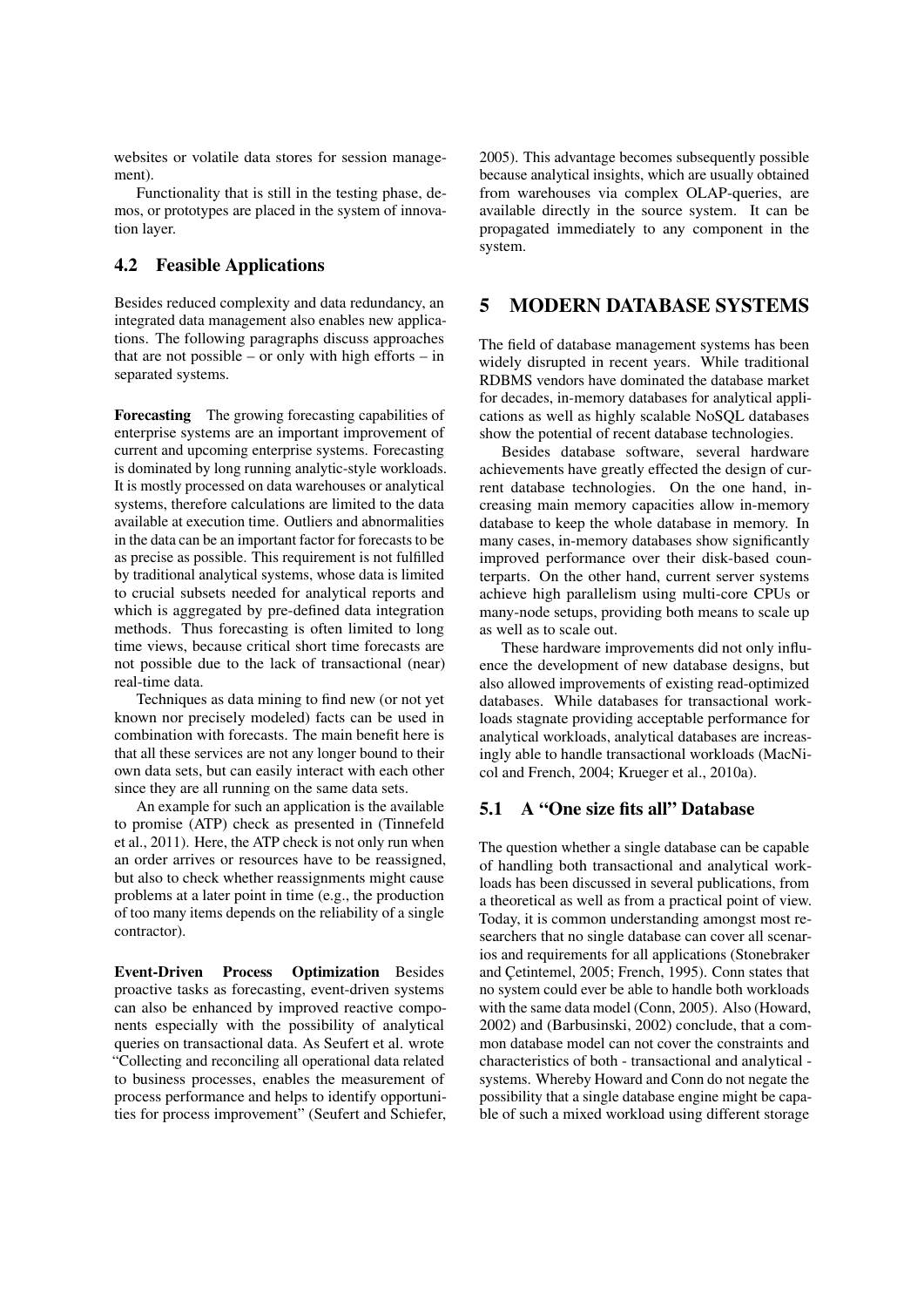models.

Recent publications discuss the question, what type of database engine could close the gap between transactional and analytical workloads. This includes topics as adopting columnar characteristics in row stores (Bruno, 2009) as well as improving the writecapabilities of column stores (Krueger et al., 2010a). Also several hybrid approaches - combining row- and column-oriented storage schemata - have been proposed (Kemper and Neumann, 2011; Grund et al., 2010). Database technologies as NoSQL databases appear to be a good fit for enterprise systems as they are highly flexible and scalable, but constraints on transactionality hamper their adaption in productive transactional systems. Whether non-ACID databases can be efficiently used in business systems is not object of this paper, but recent technologies such as the RDBMS F1 show that even NoSQL pioneers as Google reintegrate SQL and ACID compliance in their mission critical systems (Shute et al., 2013).

Not proposing a "one size fits all" solution, but a solution particularly optimized towards enterprise systems, has been proposed by Plattner (Plattner, 2009). This so-called common database approach has been adopted in the commercial database *SAP HANA*, a columnar in-memory database optimized for mixed workloads (Sikka et al., 2012). Another in-memory database is the H-Store-based *VoltDB* (Kallman et al., 2008; Stonebraker and Weisberg, 2013). VoltDB is row-based and optimized for OLTP workloads using sharding and lock-free transactions. All major enterprise database vendors as IBM, Microsoft, and Oracle are currently developing in-memory solutions on top of their disk-based databases (Lindstroem et al., 2013; Larson et al., 2013; Lahiri et al., 2013).

### 5.2 Databases for Integrated Data Management Systems

Seeing the broad field of databases raises the question which database system might be able to handle an integrated data management and provide the foundation for a architecture as proposed in Section 4.1. As shown in Figure 2, such an architecture relies on a database that stores all business relevant data. This does not exclude a combination of multiple data storages (i.e., polyglot persistence (Sadalage and Fowler, 2012, pp. 133–140)) as there are situations in which the addition of specialized storage engines can be advantageous, e.g., for session management or website caching purposes. But it is important to understand that any business related data should be stored only once and as detailed as possible. If pre-aggregated views or additional technologies (e.g., Oracle's in-memory layer (Lahiri et al., 2013) for analytical workloads or Microsofts's Heckathon (Larson et al., 2013) for transactional workloads) are used to provide a sufficient analytical performance, the views should to be consistent with the primary transactional data source (i.e., no interval-based updates) and handled by the database only, not the application layer. The data storage layer might consist of an array of technologies and use redundancy to provide sufficient performance as long as the such performance additions are completely transparent to applications to reduce maintenance efforts and complexity. According to Plattner it is already possible to deploy a single database system for that matter (Plattner, 2009).

From a conceptual point of view technologies as in-memory databases might be able to close the gap between transactional and analytical systems. Developments that put additional layers on top of transactional data provide graph-computation capabilities without added data redundancy (Rudolf et al., 2013). The same has been shown for data mining and machine learning (Grosse et al., 2013). Consequently, we expect that relational databases using latest achievements in the area of in-memory computing will be able to handle transactional as well as analytical workloads with sufficient performance.

# 6 APPLICABILITY FOR EXISTING ENTERPRISE ENVIRONMENTS

Discussing integrated data management based on the shearing layer concept raises the question of how to map the different layers to the current software and hardware. Nowadays, most ERP systems use threetier architectures consisting of database(s), application servers to provide scalability, and the front-end. Amongst others, this setup has several shortcomings in respect to performance and maintenance aspects to keep the application servers consistent.

In contrast, architectures based on the shearing layer concept can deploy a single DBMS to provide scalability without complex application servers. We propose to put both lower layers (i.e., the system of record and the system of differentiation) on the lowest hardware system, the database server. This way the performance wisdom of *bringing the code to the data* can be adhered. In contrast, most current architectures using the three-tier architecture bring data to the code to take computations off the database system. But as presented in the previous Section, nowaday's highly parallel DMBSs are capable of handling much larger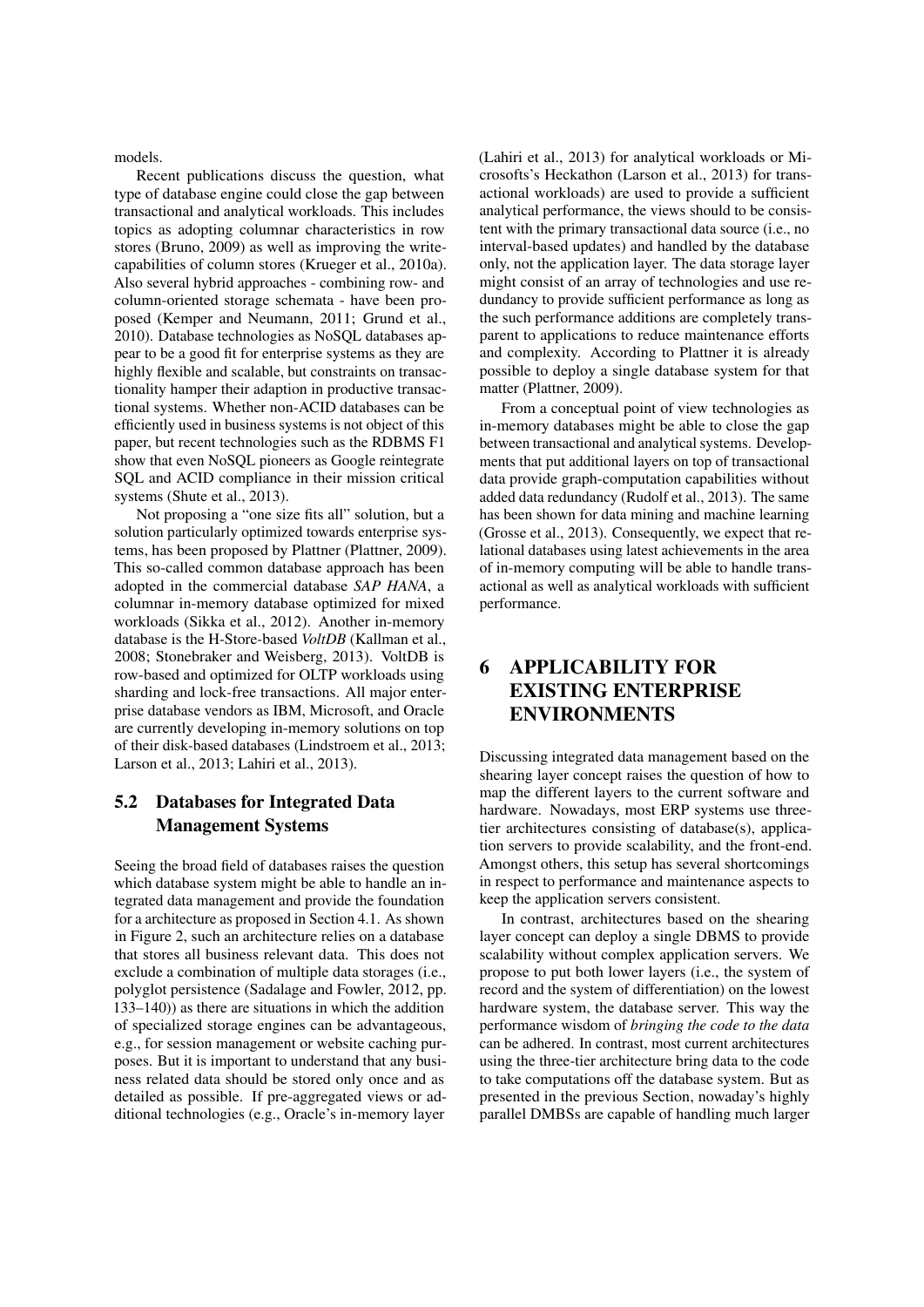workloads compared to the workloads and database performance of the time when the three-tier architecture was initially developed.

The proposed architecture shown in Section 4 can be achieved using different means. Most current database vendors favor stored procedures, which are written in SQL-like languages and are directly executed at the database level. The disadvantage of using SQL-like languages is that they are neither optimized for the expression of complex business logic nor aware of business objects used on the application side. Besides SQL, there is an array of languages to program databases. Haas et al. proposed a system called Starburst to enable object aware programming near the database: "We chose to stay with the relational model because of its great power and simplicity, [...] give users the support they need for their objects through extensions, while preserving the advantages of a relational DBMS" (Haas et al., 1989). A similar approach has recently been proposed by Frber et al. (Faerber et al., 2011). Here, the database is aware of application specific business objects – called *semantic models* – to run business logic directly on the database. Their architecture incorporates several aspects of the system of differentiation layer into the DBMS, e.g., a text analysis engine, a graph engine, and a calculation engine for computation intensive processes such as data mining. Furthermore, a specialized library provides common business functionality, which can be accessed by external applications and is optimized to execute directly inside the database core. Such functionalities include, e.g., currency conversion or disaggregation as used in many planning operations (Jaecksch et al., 2010).

An example of the possible performance improvements of re-engineered business processes has been shown by Tinnefeld et al. (Tinnefeld et al., 2011) with the available-to-promise (ATP) check. The ATP check has been implemented on a in-memory column store pushing down the business logic to the database. Even though this process is usually is considered transactional, it is comparably complex and includes long running queries (Krueger et al., 2010b). This prototype shows that transactional processes can be sped up significantly by pushing down logic to the database level.

However, adapting existing enterprise architectures is challenging. While it is partially possible to avoid rewriting code by using dynamic database views (Plattner, 2013), the costs to adapt complete systems are still rather high. Another challenge to solve is the question how logic push-downs to the database layer can be done using non-proprietary standards to avoid potentially expensive vendor lock-ins when adapting

existing systems to vendor specific languages and protocols.

# 7 CONCLUSION

The trend towards more complex systems has been steady for years now, mainly caused by increasing requirements for data timeliness. With a growing number of systems whose data ought to be integrated in real-time, this trend appears likely to continue. The complexity of current enterprise architectures and the recurring pattern of introducing data-redundant components to improve performance reveal the structural problems of most enterprise architectures. In this paper we proposed a two-fold approach using the shearing layers concept to adapt the system architecture and an integrated data management to simplify further simplify the system. The shearing layers concept allows the identification of components with different scales of change to build an architecture that is adaptable and maintainable in the long run. Together with the implications of an integrated data management, our approach does not only enable new possibilities but also lays the foundation for upcoming generations of enterprise systems. Seeing this approach from a technical point of view in context with latest research leads us to the conclusion that an integrated data management for enterprise architectures running on a single database system is feasible. Because technologies such as inmemory technologies have already shown to have a vast impact on performance without the shortcomings of separated enterprise systems.

### REFERENCES

- Barbusinski, L. (May 2002). Can you use one database model for olap and oltp? *DM Review*.
- Brand, S. (1994). *How buildings learn*. Viking, New York.
- Bruno, N. (2009). Teaching an old elephant new tricks. In *CIDR*. www.crdrdb.org.
- Conn, S. (2005). Oltp and olap data integration: a review of feasible implementation methods and architectures for real time data analysis.
- Dresner, H. (2003). Business activity monitoring: Bam architecture. *Gartner Symposium ITXPO (Cannes, France)*.
- Faerber, F., Cha, S. K., Primsch, J., Bornhoevd, C., Sigg, S., and Lehner, W. (2011). Sap hana database: data management for modern business applications. *SIGMOD Record*, 40(4):45–51.
- French, C. D. (1995). "one size fits all" database architectures do not work for dss. *SIGMOD Rec.*, 24:449–450.
- Gartner (2012). Pace-layered application strategy. http://www.gartner.com/it-glossary/